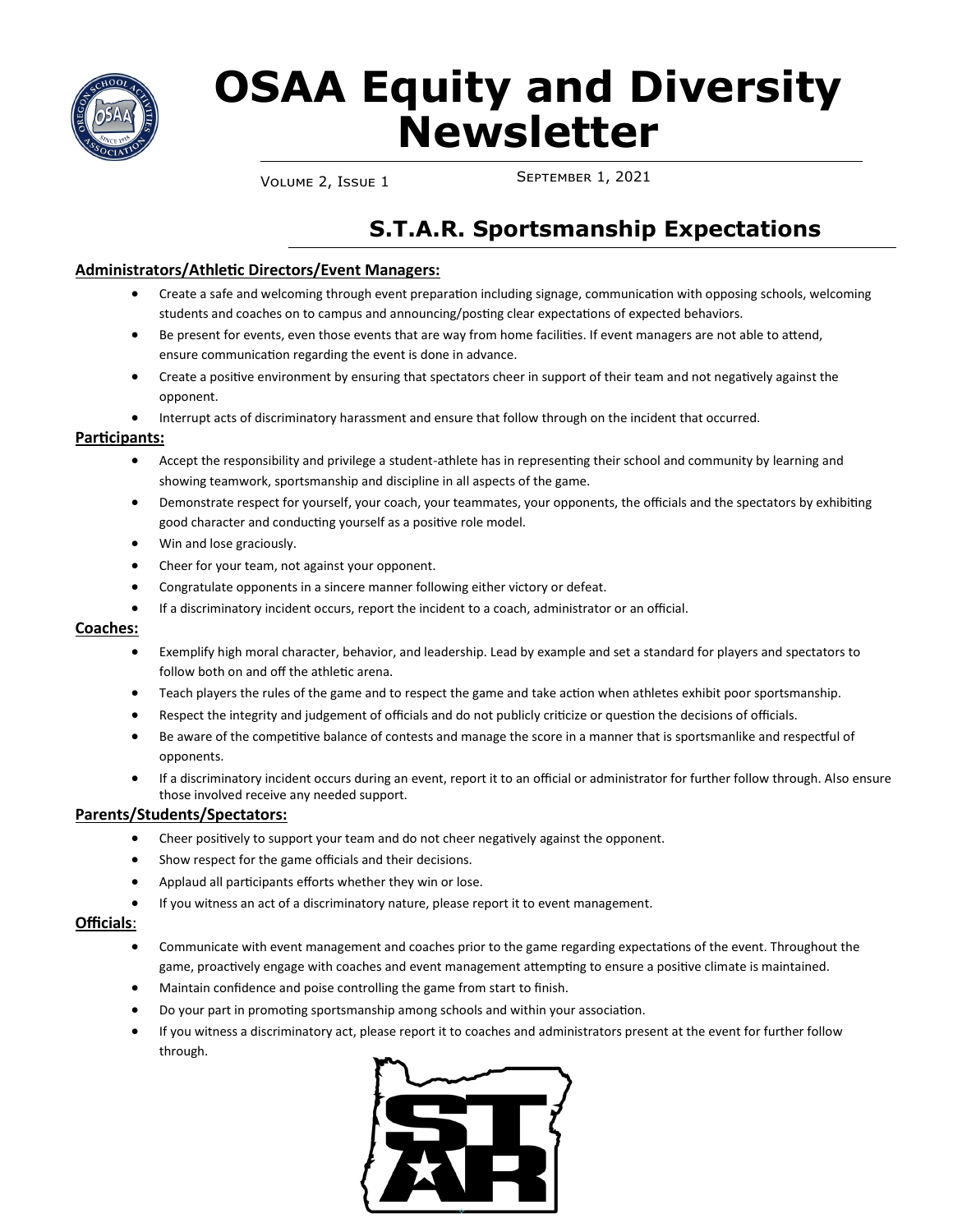## **7 Pillars of Inclusion: Using commonalities as the start point for inclusive sports**

#### **What are the 7 Pillars of Inclusion?**

The 7 Pillars of Inclusion is a broad framework that provides sport programs or organizations a starting point to address inclusion and diversity. Each pillar represents the common aspects of inclusion–the things that are similar regardless of who we seek to involve in sport. Importantly the 7 Pillars focuses on habits, the things we do, that either enable inclusion or don't. By identifying these habits, we can begin to make changes that enable and promote inclusion. In this way the 7 Pillars provide a starting point for achieving diversity and can be used to address the 'how to' of achieving inclusion.

#### **ACCESS**

#### **Access explores the importance of a welcoming environment and the habits that create it.**

This is about what your participants experience when getting to and inside the place your sport happens, but it's more than physical. It's also about the feel, the environment, the culture that's in the place that you're in. Your program could have a ramp up into the foyer of your sports facility that a person could use to get inside, but if the person who greets them makes them feel un-welcome or the coach says they're not willing to coach that person then the ramp is really irrelevant. You're still not going to participate. So it's important to explore what access really means in the physical and non-physical environment.

#### **ATTITUDE**

#### **Attitude looks at how willing people are to embrace inclusion and diversity and to take meaningful action.**

So ask yourself, how willing are you to actually make it happen? In pulling the Seven Pillars together it was identified that there was a gap between simply wanting to be inclusive and actually doing something about it. So your attitude isn't about just being positive, it's about having a willingness to take real action.

#### **CHOICE**

#### **Choice is all about finding out what options people want and how they want to get involved.**

This is about identifying what a participant can do. Choice is the friend of inclusion. If you offer lot of options to take advantage of then you are likely to get more diverse people involved in your activities. The Inclusion Spectrum is a related idea that can help you take action on choice.

#### **PARTNERSHIPS**

#### **Partnerships looks at how individual and organizational relationships are formed and how effective they are.**

A partnership could be as easy as an introduction, conversation and a handshake. It can be really informal. You've just got to connect people. It could be more formal with agreements and MOUs and contracts but partnerships are what bind us together and join our communities. Understanding the influencers in your networks will help you identify key partners.

#### **COMMUNICATION**

#### **Communication examines the way we let people know about the options to get involved and about the culture.**

So think about who you are telling and also how are you telling them? Is it suiting their needs of communication.

#### **POLICY**

### **Policy considers how an organization commits to and takes responsibility for inclusion.**

Policy is about holding yourself, your program or organization and your stakeholders to account for inclusion. It's about saying "Inclusion is important" but more than that it's about saying, "This is how we're going to address it and this is what it means for us" and then having mechanisms to actually deliver on those statements.

### **OPPORTUNITIES**

### **Opportunity explores what options are available for people from disadvantaged backgrounds.**

This is similar to choice but it's not the same. Opportunities is about "what do you want to do". So this explores the habits that dictate the opportunities that are actually available in the place that you deliver your sport. As an example, I have a whole range of things that I might want to do but can I actually take advantage of that choice. I'll use swimming as an example, referring to the ramp scenario. I may have the choice to join a swim team in my local town because there's a pool there. There's a coach there with a really great program who's really willing and welcoming but I get to the facility and there is no ramp. I use a wheelchair. I want to go into that really great program. They want me to come in there but I have a real access issue so the actual opportunity doesn't exist for me. The choice is there but I don't get the opportunity.

Full article and more resources available **[here.](https://inclusivesportdesign.com/planning-for-inclusion/7-pillars-of-inclusion-using-commonalities-as-the-start-point-for-inclusive-sport/)**